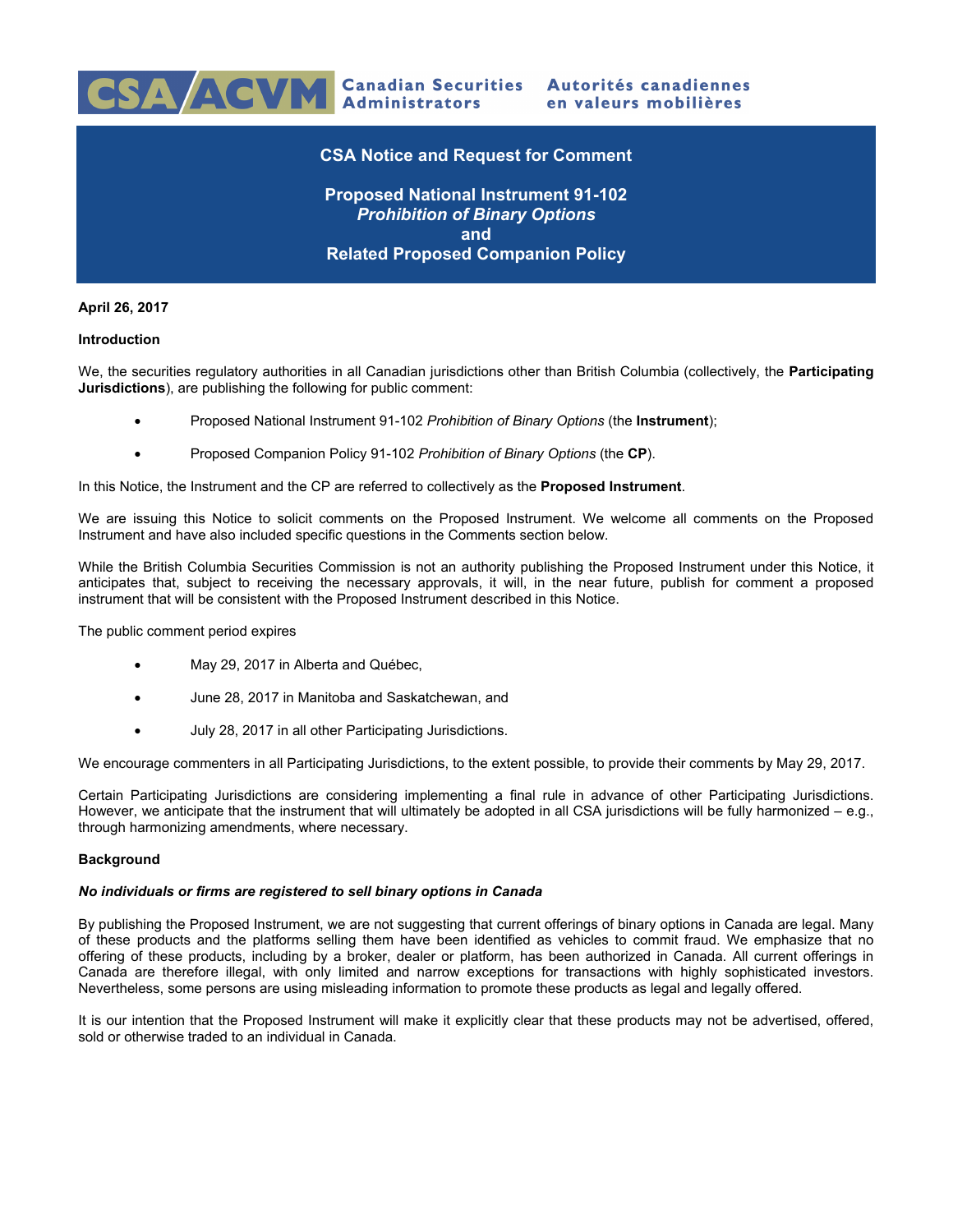# *AMF Proposal*

On February 1, 2017, the Québec Autorité des marchés financiers (AMF) proposed an amendment<sup>1</sup> to the Québec Derivatives *Regulation* that was intended to prohibit the offering of a binary option with a maturity of less than 30 days to an individual (the **AMF Proposal**). The Participating Jurisdictions are proposing the Proposed Instrument as a means of implementing a prohibition in line with that set out in the AMF Proposal. The AMF is considering withdrawing the AMF Proposal and instead recommending the adoption of the Proposed Instrument.

# *Binary options fraud*

We are concerned by the growing number of complaints received regarding the marketing of products commonly called "binary options" to individuals. Binary options are also called a variety of other names, including but not limited to "all-or-nothing options", "asset-or-nothing options", "bet options", "cash-or-nothing options", "digital options", "fixed-return options" and "onetouch options". All contracts or instruments, however named, marketed or sold that meet this definition will be prohibited under the Proposed Instrument.

A significant number of the complaints and inquiries received by CSA members concern online binary options platforms. These unregistered platforms, typically located off-shore, promise quick and high-yielding returns from trading binary options. On some platforms, trading may actually take place but it is typically extremely difficult and often impossible to win on the bet (because the platform controls the odds and often the reference value of the underlying interest). In some cases, even if an individual theoretically does win, the winnings may appear as a credit on a trading account on the platform but their money is not transferred or returned. In many other cases, no trading actually takes place and the operation is purely a fraud set up to take money from individuals, including through cash advances processed through the target's credit card. Once a victim has lost their money, it is almost impossible to recuperate their losses.

Offering investment services or products to persons or companies in Canada, whether by telephone, online or in-person, is a regulated activity. It is illegal to offer investment services or products, including binary options not subject to the Proposed Instrument, in Canada without being registered as a dealer, with only limited and narrow exceptions for transactions with highly sophisticated investors.

Investing through unregistered offshore platforms or dealers can be risky and is a common red flag for investment fraud. Registration as a dealer is an important safeguard for investors, helping to ensure the suitability of the investment, and the character, proficiency and solvency of the dealer. The CSA encourage all investors to visit aretheyregistered.ca to check the registration of any person or company offering investment products, including binary options, to Canadians. Anyone who has invested with, or has concerns about, a binary options trading platform should contact their local securities regulator. We also encourage all investors to visit binaryoptionsfraud.ca.

# *Current regulation of binary options*

We remind market participants that binary options, even binary options that are not subject to the Proposed Instrument, are derivatives and/or securities in each jurisdiction of Canada and that persons or companies advertising, offering, selling or otherwise trading such products to persons or companies in Canada are subject to securities legislation in Canada, including for example, anti-fraud provisions and requirements respecting registration, market conduct, and disclosure. Furthermore, in jurisdictions of Canada where binary options are regulated as securities, trading a binary option may be a distribution subject to the prospectus requirement.

In Québec, under the qualification regime, any person that wishes to create or market a derivative is required to apply to the AMF for qualification before the derivative is offered to the public. A qualified person may only market derivatives that have been duly authorized by the AMF as listed in its qualification decision or in a specific decision following an application by the qualified person. In addition, the qualified person must offer derivatives to the public through a registered dealer, or register with the AMF as a dealer.

The CSA consider a person or company to be trading in securities or derivatives in a local jurisdiction if that person or company offers or solicits trades of securities or derivatives to persons or companies in that local jurisdiction, including through a website or other electronic means.

# **Substance and Purpose of the Proposed Instrument**

l

The purpose of the Proposed Instrument is to protect would-be investors from becoming victims of binary options fraud and from becoming victims of an illegal promotion of an extremely high risk product, by raising awareness among investors that these products are illegal and by disrupting the advertising and facilitation of these products. To this end, the Proposed Instrument will explicitly prohibit advertising, offering, selling or otherwise trading a binary option to an individual.

<sup>1</sup> Draft Regulation to amend the Derivatives Regulation, February 1, 2017. The Notice, Draft Regulation and comments letters received in response to the Draft Regulation are available on the AMF website (www.lautorite.qc.ca).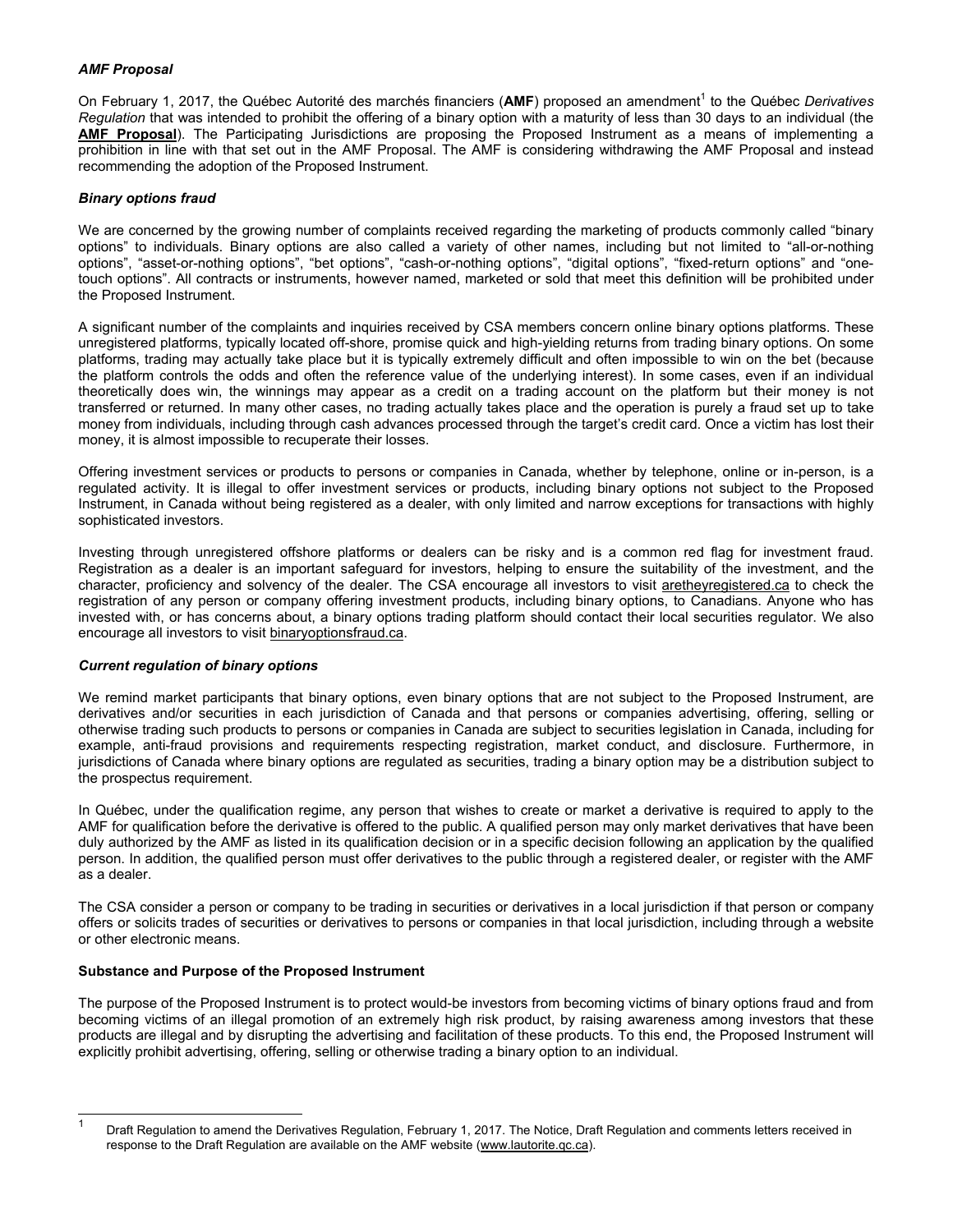# **Summary of the Proposed Instrument**

# *Prohibition*

The Proposed Instrument prohibits advertising, offering, selling or otherwise trading a binary option with or to an individual. To prevent a party that offers a binary option from avoiding the prohibition by having their proposed client create a corporation or other type of entity to trade binary options, the Proposed Instrument also prohibits advertising, offering, selling or otherwise trading a binary option with or to or any other person or company that is created, or is primarily used, to trade a binary option.

The Proposed Instrument sets out a definition of "binary option" that is intended to capture a range of products that are, or are similar to, products that are commonly called binary options, regardless of how they are named.

# *Binary options*

Binary options are based on the outcome of a yes/no proposition. If the outcome is yes, the buyer wins or is "in-the-money". If the answer is no, the buyer loses or is "out-of-the-money" and loses all, or nearly all, of their investment. The yes/no proposition is structured on the performance of an underlying interest referenced in the contract – for example, a currency, commodity, stock index, or share – or the occurrence of a specified event referenced in the contract – for example, the outcome of an election or a change in a benchmark interest rate. The time or time period specified in the contract for determining whether the predetermined condition or conditions are met is often very short, sometimes hours or even minutes. The buyer either

- is entitled to receive a fixed amount if the predetermined condition is met, i.e., the buyer wins or is "in-themoney", or
- loses all or nearly all of the amount paid if the predetermined condition is not met, i.e., the buyer loses or is "out-of-the-money".

### **Anticipated Costs and Benefits**

The Proposed Instrument is directed at prohibiting trading a binary option with an individual. Individuals are the primary targets of fraudulent binary options platforms, and non-fraudulent binary options also pose significant risks to individuals. The Proposed Instrument is intended to help protect would-be investors from binary options fraud, by prohibiting advertising, offering, selling and otherwise trading a binary option to an individual. It is also intended to reduce investor confusion about this form of product by making it clear that binary options are prohibited for individuals.

Potential offerors of binary options will be prohibited from offering these products to individuals if the time or time period specified for determining whether the predetermined condition or conditions are met is less than 30 days from the date the binary option is entered into. However, we do not believe that the prohibition will have a negative impact on investors' access to necessary financial products.

We believe that the benefits to the market of reducing fraud and investor loss relating to binary options outweigh any costs of the Proposed Instrument.

#### **Contents of Annexes**

The following annexes form part of this CSA Notice:

- Annex A Proposed National Instrument 91-102 *Prohibition of Binary Options*,
- Annex B Proposed Companion Policy 91-102 *Prohibition of Binary Options*, and
- Annex C Local Matters.

#### **Comments**

In addition to your comments on all aspects of the Proposed Instrument, we also seek specific feedback on the following questions:

- 1. Does the proposed definition of "binary option" capture contracts or instruments that should not be captured? If so, please specify the types of contracts or instruments that should not be captured and on what basis they would be captured.
- 2. The Proposed Instrument applies to binary options where the time period specified in the binary option for determining whether the predetermined condition or conditions are met is less than 30 days from the date the binary option is entered into. Is this time period appropriate? Please specify why or why not.
- 3. Staff considered a variety of options that would prevent circumvention of the binary options trading ban. These included provisions that would capture indirect trading by an individual through a company, trust or other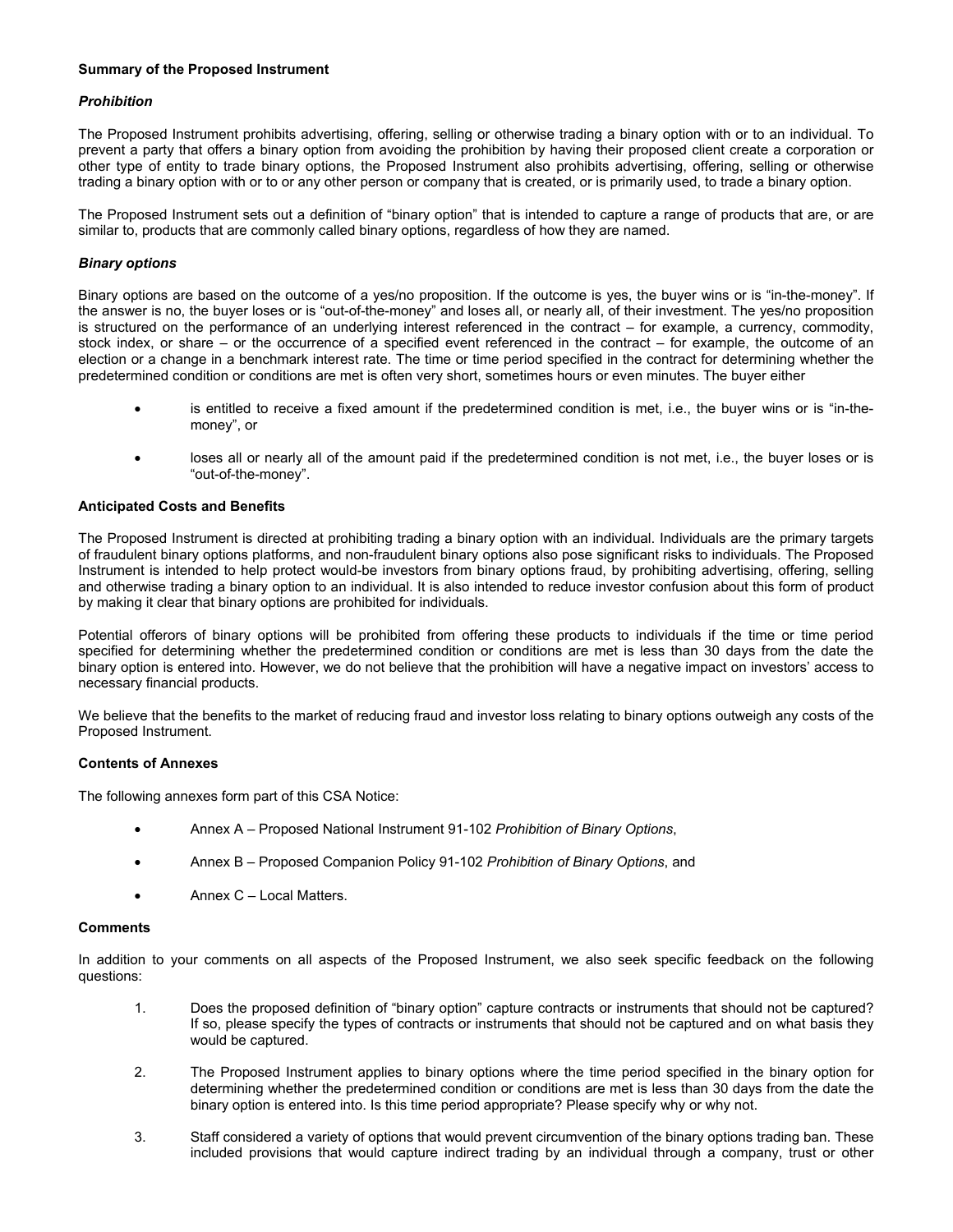entity. As currently drafted, the Proposed Instrument includes an anti-avoidance provision that would ban trading binary options with a person or company that is created, or primarily used, to trade binary options. We believe this approach captures our intent to prohibit attempted work-arounds of the binary options trading ban without increasing the complexity of the rule. Is the proposed provision unambiguous and clear, or should the scope of this provision be modified, for example, to more specifically extend to any person, company or other entity wholly-owned or controlled by an individual?

4. Do you believe the Proposed Instrument will accomplish the intended purpose of proposing it, as set out in this Notice?

Please provide your comments in writing by

- May 29, 2017 if responding to the Alberta Securities Commission or the Québec AMF,
- June 28, 2017 if responding to the Manitoba Securities Commission or the Financial and Consumer Affairs Authority of Saskatchewan, and
- July 28, 2017 if responding to any other Participating Jurisdiction.

We cannot keep submissions confidential because securities legislation in certain provinces requires publication of a summary of the written comments received during the comment period. In addition, all comments received will be posted on the websites of each of the Alberta Securities Commission at www.albertasecurities.com, the Autorité des marchés financiers at www.lautorite.qc.ca and the Ontario Securities Commission at www.osc.gov.on.ca. Therefore, you should not include personal information directly in comments to be published. It is important that you state on whose behalf you are making the submission.

Thank you in advance for your comments.

Please address your comments to each of the following:

Alberta Securities Commission Autorité des marchés financiers Financial and Consumer Services Commission (New Brunswick) Financial and Consumer Affairs Authority of Saskatchewan Manitoba Securities Commission Nova Scotia Securities Commission Nunavut Securities Office Ontario Securities Commission Office of the Superintendent of Securities, Newfoundland and Labrador Office of the Superintendent of Securities, Northwest Territories Office of the Yukon Superintendent of Securities Superintendent of Securities, Department of Justice and Public Safety, Prince Edward Island

If you are submitting your comments prior to May 29, 2017, please send your comments only to the following addresses. Your comments will be forwarded to the remaining jurisdictions:

Me Anne-Marie Beaudoin Corporate Secretary Autorité des marchés financiers 800, rue du Square-Victoria, 22e étage C.P. 246, tour de la Bourse Montréal (Québec) H4Z 1G3 Fax: 514-864-6381 consultation-en-cours@lautorite.qc.ca

Grace Knakowski **Secretary** Ontario Securities Commission 20 Queen Street West 22nd floor Toronto, Ontario M5H 3S8 Fax: 416-593-2318 comments@osc.gov.on.ca

If you are submitting your comments after May 29, 2017 but prior to July 28, 2017, please send your comments only to the following address. Your comments will be forwarded to the remaining jurisdictions:

Grace Knakowski **Secretary** Ontario Securities Commission 20 Queen Street West 22nd floor Toronto, Ontario M5H 3S8 Fax: 416-593-2318 comments@osc.gov.on.ca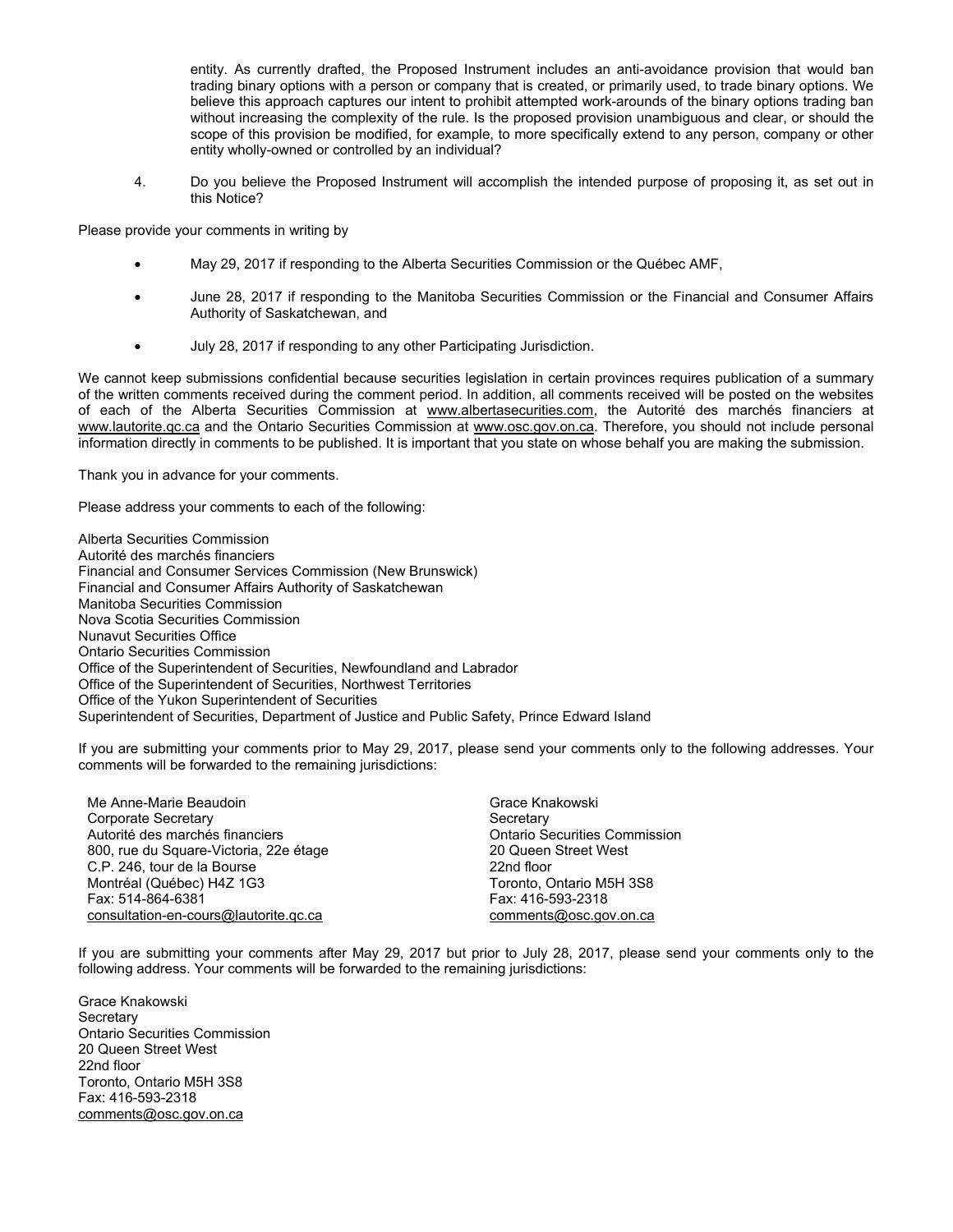### **Questions**

Please refer your questions to any of:

Lise Estelle Brault Co-Chair, CSA Derivatives Committee Senior Director, Derivatives Oversight Autorité des marchés financiers 514-395-0337, ext. 4481 lise-estelle.brault@lautorite.qc.ca

Martin McGregor Legal Counsel, Corporate Finance Alberta Securities Commission 403-355-2804 martin.mcgregor@asc.ca

Wendy Morgan Senior Legal Counsel, Securities Financial and Consumer Services Commission, New Brunswick 506-643-7202 wendy.morgan@fcnb.ca

Abel Lazarus Senior Securities Analyst Nova Scotia Securities Commission 902-424-6859 abel.lazarus@novascotia.ca

Kevin Fine Co-Chair, CSA Derivatives Committee Director, Derivatives Branch Ontario Securities Commission 416-593-8109 kfine@osc.gov.on.ca

Steven Gingera Legal Counsel Manitoba Securities Commission 204-945-5070 steven.gingera@gov.mb.ca

Dean Murrison **Director** Securities Division Financial and Consumer Affairs Authority of Saskatchewan 306-787-5842 dean.murrison@gov.sk.ca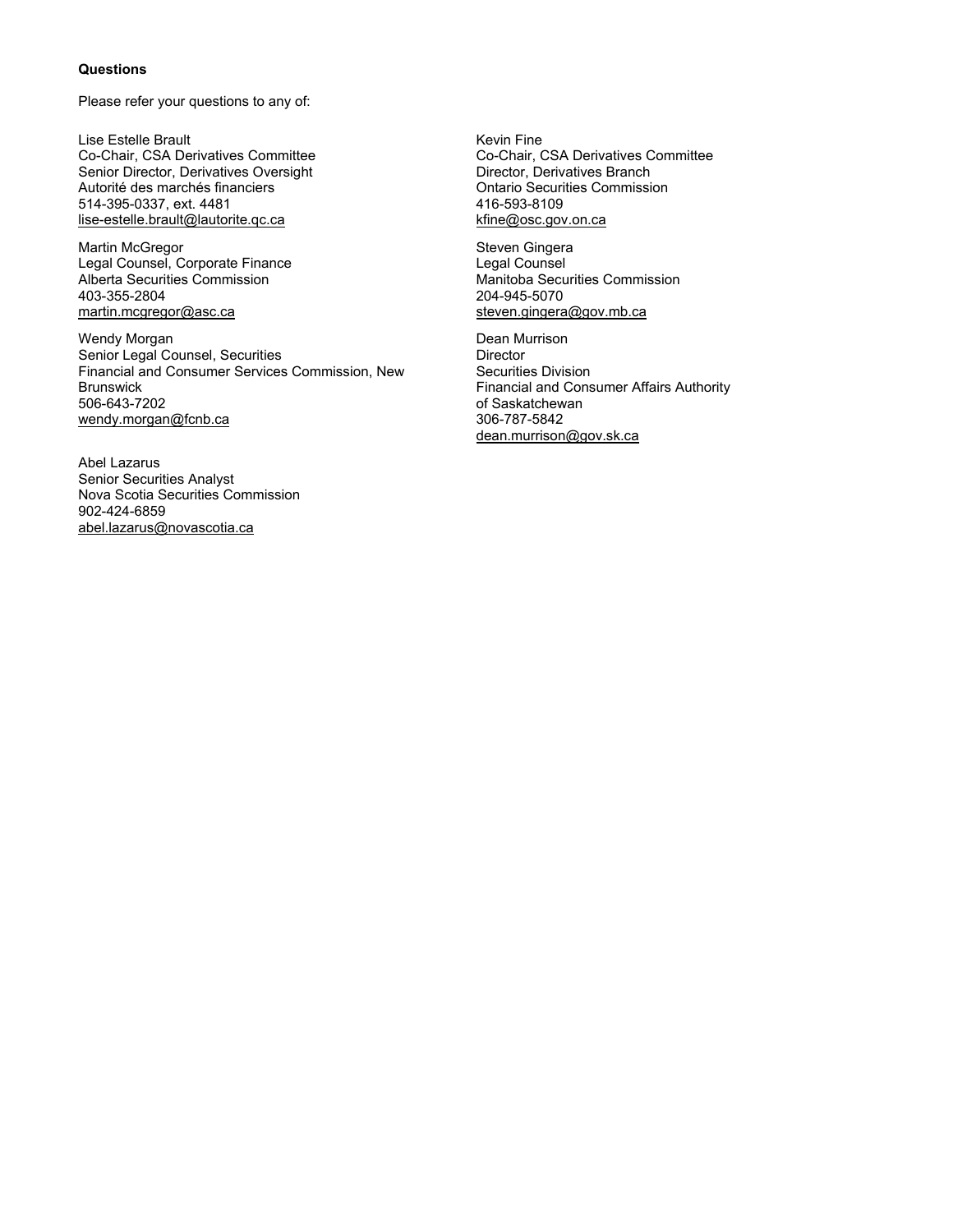### **ANNEX A**

### **PROPOSED NATIONAL INSTRUMENT 91-102**  *PROHIBITION OF BINARY OPTIONS*

#### **Definition**

- **1.** In this Instrument, "binary option" means a contract or instrument that provides for only
	- (a) a fixed amount if the underlying interest referenced in the contract or instrument meets one or more predetermined conditions, and
	- (b) a lesser amount or zero if the underlying interest referenced in the contract or instrument does not meet one or more predetermined conditions.

### **Trading binary options with an individual prohibited**

**2.** No person or company may advertise, offer, sell or otherwise trade a binary option with or to an individual.

## **Trading binary options with a person or company other than an individual prohibited**

**3.** No person or company may advertise, offer, sell or otherwise trade a binary option with or to a person or company that is not an individual and that is created, or is primarily used, to trade a binary option.

### **Binary options of 30 days or longer**

**4.** Sections 2 and 3 do not apply in respect of a binary option if the time specified in the binary option for determining whether one or more predetermined conditions is met is 30 days or more from the date the binary option is entered into.

### **Exemption – general**

- **5. (1)** Except in Québec, the regulator or the securities regulatory authority may grant an exemption from this Instrument, in whole or in part, subject to such conditions or restrictions as may be imposed in the exemption.
	- **(2)** Despite subsection (1), in Ontario, only the regulator may grant an exemption.
	- **(3)** Except in Alberta, Ontario and Saskatchewan, an exemption referred to in subsection (1) is granted under the statute referred to in Appendix B of National Instrument 14-101 *Definitions* opposite the name of the local jurisdiction.

# **Effective date**

**6.** This Instrument comes into force on  $[•]$ .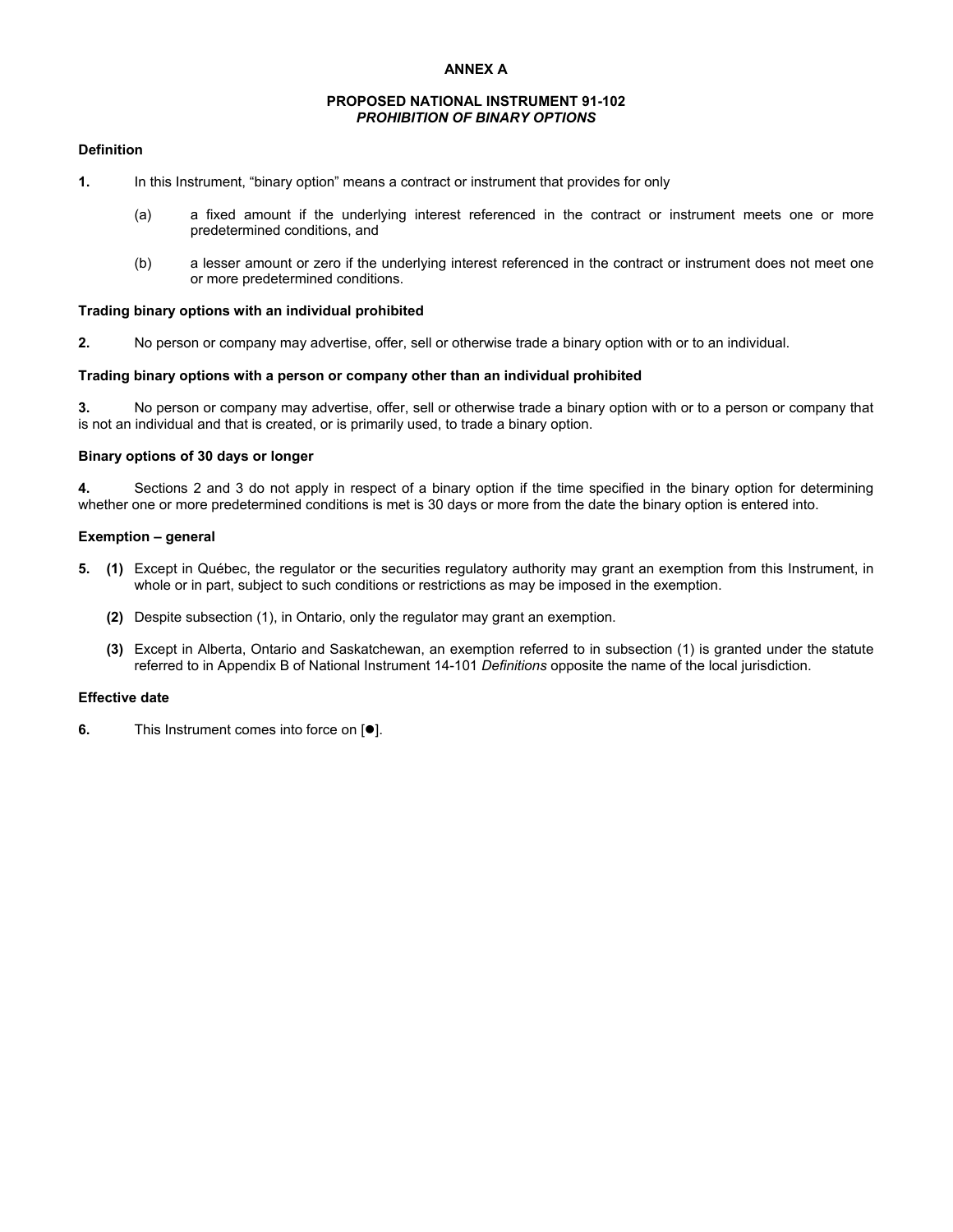### **PROPOSED COMPANION POLICY 91-102**  *PROHIBITION OF BINARY OPTIONS*

#### **Introduction**

The purpose of National Instrument 91-102 *Prohibition of Binary Options* (the **Instrument**) is to help protect would-be investors from binary options fraud.

The purpose of this Companion Policy is to state the view of the members of the Canadian Securities Administrators (the "**CSA**" or "**we**") on various matters related to the Instrument.

We are concerned by complaints we have received regarding the marketing of products commonly called "binary options" to individuals. Many of these products and the platforms selling them have been identified as vehicles to commit fraud. Some persons have used misleading information to promote these products as legal and legally offered, despite not being authorized to offer these products to individuals in Canada. The Instrument explicitly prohibits advertising, offering, selling or otherwise trading a binary option (as defined in the Instrument) with or to an individual.

The CSA consider a person or company to be trading in securities or derivatives in a local jurisdiction if that person or company offers or solicits trades of securities or derivatives to persons or companies in that local jurisdiction, including through a website or other electronic means.

#### **Definitions and interpretation**

Unless defined in the Instrument or this Companion Policy, terms used in the Instrument and in this Companion Policy have the meaning given to them in securities legislation, including in National Instrument 14-101 *Definitions*. "Securities legislation" is defined in National Instrument 14-101 *Definitions*, and includes statutes and other instruments related to both securities and derivatives.

# **Interpretation of terms used or defined in the Instrument**

#### **Section 1 – Definition of "binary option"**

The defined term "binary option" is intended to capture a range of products that are, or are similar to, products that are commonly called binary options, regardless of how they are named. Binary options are sometimes called a variety of other names, including but not limited to "all-or-nothing options", "asset-or-nothing options", "bet options", "cash-or-nothing options", "digital options", "fixed-return options" and "one-touch options".

Binary options are based on the outcome of a yes/no proposition, expressed as whether an underlying asset, event or value meets one or more predetermined conditions specified in the contract or instrument, at or during the time or time period specified in the contract or instrument. The specified time or time period for determining whether the predetermined condition or conditions are met is often very short, sometimes hours or even minutes.

Binary options typically exercise automatically; once the contract or instrument is entered into, there is no decision for either the buyer or the seller to make. The buyer either

- is entitled to receive a fixed amount if the predetermined condition is met, i.e., the buyer is "in-the-money", or
- loses all or nearly all of the amount paid if the predetermined condition is not met, i.e., the buyer is "out-of-themoney".

The yes/no proposition is structured on the performance of an underlying interest. For the purposes of the Instrument, we interpret "underlying interest" as the event or thing that the value or payment obligations of the binary option is based on, derived from or referenced to. The underlying interest of a binary option could be the

- occurrence of a specified event, e.g., the outcome of an election or a change in a benchmark interest rate, or
- performance or value of a security, index, currency, precious metal or any other commodity, price, rate, benchmark, variable or any other thing.

For example, a binary option may be based on a yes/no proposition such as whether:

- the value of the Canadian dollar will be above \$0.75 US on a particular day;
- the price of a share in ABC Company will be above \$14.37 at any time between two particular dates;
- the price of gold will be below \$1082 at 3:42 pm on a particular day;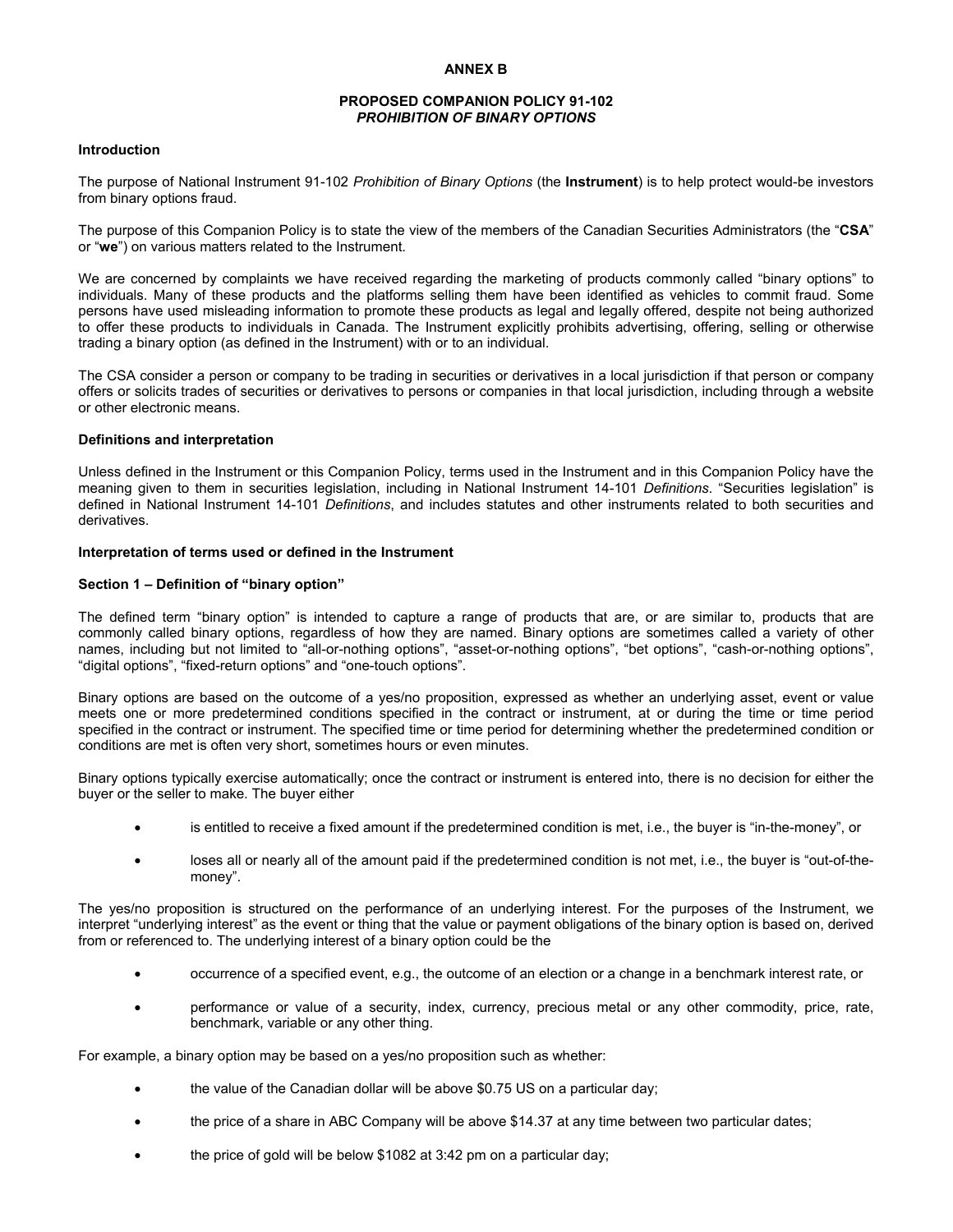- the price of oil will be in the range of \$48.00 \$49.99 at any time on a particular day; or
- there will be more than one inch of rain reported at a specified location on a specific day.

A binary option typically does not grant the buyer or seller any right or obligation to buy, sell, receive or deliver an underlying interest referenced in the contract or instrument. For example, if the yes/no proposition of a binary option is based on the value of a share price, the binary option would provide for settlement in cash and would not provide for delivery of the underlying share. Similarly, if the yes/no proposition of a binary option is based on the movement in the price of gold, the binary option would provide for settlement in cash and would not provide for delivery of physical gold.

Typically, the only rights under a binary option for the buyer or seller are an entitlement to receive or an obligation to pay (a) a fixed amount if the predetermined condition or conditions are met, and (b) a lesser amount or zero if the predetermined condition or conditions are not met. The payout structure of a binary option is non-linear; that is, the payout possibilities are discrete amounts that are specified at the time the contract or instrument is entered into (although the actual value of the payout amount may not be determined at the time the contract or instrument is entered into).

However the product is named, the prohibition in the Instrument applies if the product meets the definition of "binary option" and the specified time for determining whether the predetermined condition is met is less than 30 days from the date the contract or instrument is entered into.

# **Section 2 – Trading binary options with an individual prohibited**

Section 2 prohibits advertising, offering or selling a binary option to an individual. Advertising, offering and selling are elements of "trade" or "trading". The phrase "or otherwise trade" includes soliciting and all other elements of "trade" or "trading", including an act in furtherance of a trade.

# **Section 3 – Trading binary options with a person or company other than an individual prohibited**

Section 3 prohibits advertising, offering or selling a binary option to a person or company, other than an individual, that is created, or is primarily used, to trade a binary option. Section 3 is designed to support the prohibition in section 2, by preventing a party that offers a binary option from avoiding the prohibition by having their proposed client create a corporation or other type of entity to trade binary options.

# **Section 4 – Binary options of 30 days or longer**

Section 4 carves out from the prohibitions in sections 2 and 3 a binary option for which the specified time period for determining whether the predetermined condition or conditions are met is 30 days or more from the date the binary option is entered into.

We remind market participants that binary options that are not subject to the Instrument are derivatives and/or securities in each jurisdiction of Canada. Any person or company advertising, offering, selling or otherwise trading such products to persons or companies in Canada is subject to securities legislation in Canada including, for example, anti-fraud provisions and requirements respecting registration, market conduct and disclosure. Furthermore, in jurisdictions of Canada where binary options are regulated as securities, trading a binary option may be a distribution subject to the prospectus requirement.

In Québec, under the qualification regime, any person that wishes to create or market a derivative is required to apply to the Autorité des marchés financiers for qualification before the derivative is offered to the public. A qualified person may only market derivatives that have been duly authorized by the Autorité des marchés financiers as listed in its qualification decision or in a specific decision following an application by the qualified person. In addition, the qualified person must offer derivatives to the public through a registered dealer, or register with the Autorité des marchés financiers as a dealer.

Offering investment services or products to persons or companies in Canada, whether by telephone, online or in-person, is a regulated activity. Investing through unregistered offshore platforms or dealers can be risky and is a common red flag for investment fraud. The CSA encourage all investors to visit aretheyregistered.ca to check the registration of any person or company offering investment products, including binary options, to Canadians. Anyone who has invested with, or has concerns about, a binary options trading platform should contact their local securities regulator. We also encourage all investors to visit binaryoptionsfraud.ca.